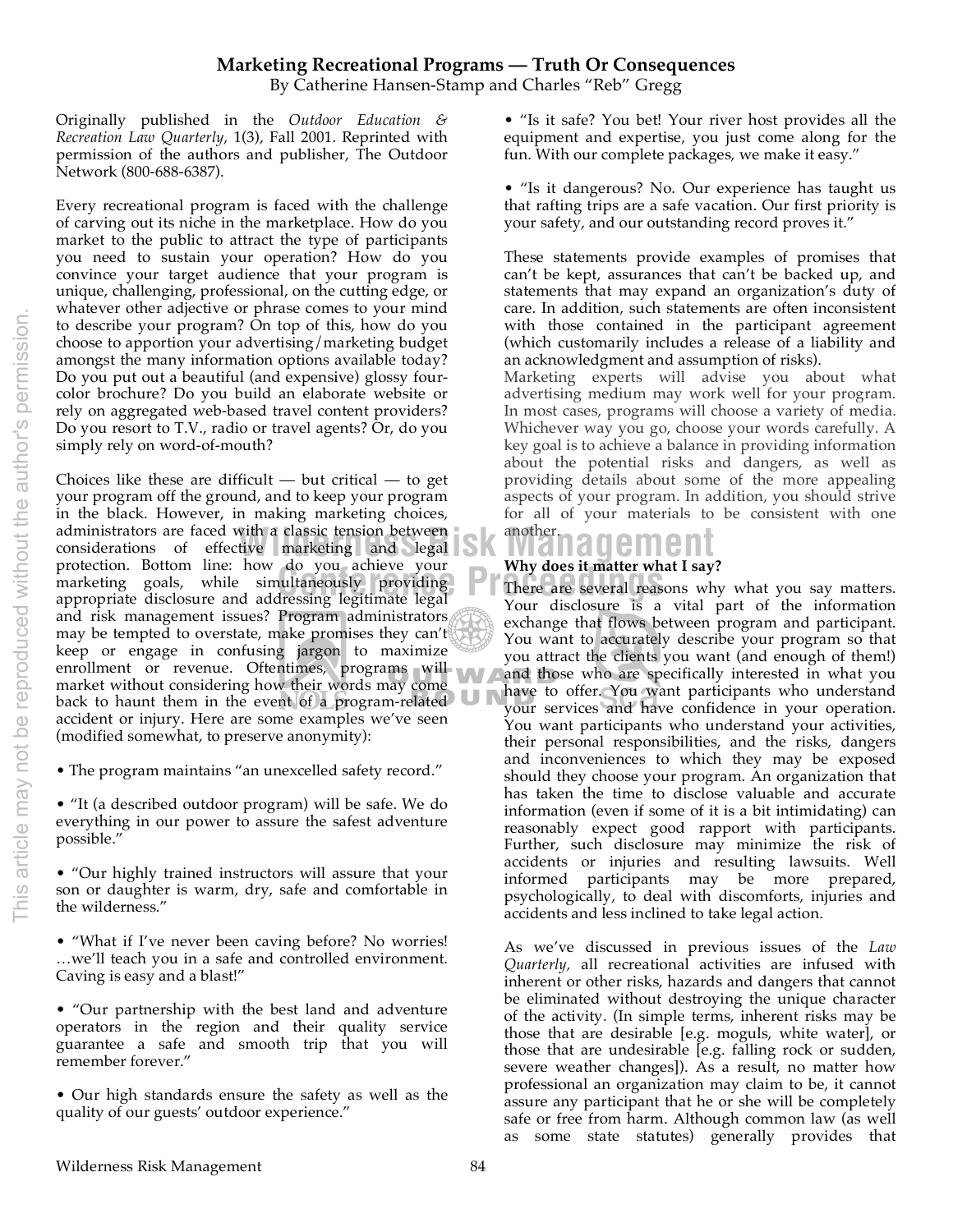participants may not recover from providers for injuries that result from the inherent risks of recreational activities (because the provider has no duty to protect the participant from those risks), the line between inherent risks and provider negligence can be unclear. Even though you may firmly believe that an accident or injury resulted from an inherent risk, plaintiff's counsel may argue, convincingly, against you. Complicating matters, if you have a carefully worded participant agreement (containing, for example, an acknowledgment and assumption of risks and release agreement), but your brochure states that participants will be "completely safe," you can anticipate a problem.

programs are run *us well us* the inherent or other risks<br>and dangers associated with recreational/adventure<br>activities.<br>activities. As a result, your words should be carefully chosen. You should provide enough information so that those interested in your program will get an accurate picture of what you have to offer. Eliminate the surprises as well as you reasonably can. Make an effort to describe your program in terms of content, mission, activities, geographic location, staff qualifications and other important details, but do so carefully. You must be able to back up what you say. Avoid absolute statements, hyperbole, superlatives or vague terms that may convey a message you do not intend. Balance the information disclosed to prospective applicants and participants. That is: provide information about the way in which programs are run *as well as* the inherent or other risks activities.

Adequate disclosure is more than a legal issue, of **Proceeding to explain why and he** Adequate disclosure is more than a legal issue, of course. It is a matter of basic fairness and ethical treatment of your clients.

### **Marketing and Legal Issues**

Some people say, "Wait a minute. If I say too much about inherent risks and legal matters, I'm going to scare people away from my program." Or, "I'm sure those reading my brochures understand that I'm engaging in a little harmless 'puffing.' People know to take advertising with a grain of salt, don't they?" Well maybe or maybe not — a court or jury may not tolerate your puffery.

A variety of legal issues coming up in case law encourage accurate and careful disclosure. Let's look at a few examples: (We've pulled these from a few cases and included case citations for those of you who may want to review the facts and court rulings in more detail.)

• A program has a carefully worded participant agreement, disclosing the inherent risks of the activity and containing an acknowledgment and assumption of risks along with a release of liability for the program's negligence. However, that same program has a brochure that states information inconsistent with the participant agreement — that participants are "assured of their safety," etc. An accident occurs on the program with a resulting lawsuit. Plaintiff's counsel makes an argument that the inaccurate statements contained in the marketing materials form the basis for a separate breach of contract claim against the program. (*See, Brooks v. Timberline Tours,* 127 F. 3d 1273 [10th Cir. Co. 1997]).

• A participant is injured by an inherent risk of a recreational activity. The program's brochure assures prospective participants that it will eliminate this particular inherent risk from the activity. The participant files suit against the program. The court rules that the program is liable. The court reasons that although generally, programs are not responsible to participants for injuries resulting from inherent risks, in this case, the program promised to protect participants from those risks. (*See, Sunday v. Stratton,* 390 A. 2d 398 [Vt. 1978]).

• The court refuses to uphold a release of liability and assumption of risk agreement, stating, "[the decedent] did not know of the dangers inside the cave — the release read more as an enticement than as a warning of specific risks that the tour members would confront." (*See, Coughlin et al. v. T.M.H.* International Attractions, et al., 895 F. Supp. 159 [Ky. 1995]).

• A program's brochure assures that its practices "exceed industry standards" — but doesn't specify the industry standards referred to. An accident occurs and a lawsuit is filed. A participant agreement used by the organization is found unenforceable. The case goes to a jury. On the stand, plaintiff's expert refers to numerous "industry standards" that the instructors did not meet in this particular case. The program was unaware of the standards plaintiff's expert cites. Although the program doesn't believe these other standards are relevant to the particular case, the program's representatives are forced to explain why and how their instructor met some, but not other standards (fictitious).

These examples illustrate that inaccurate, overblown or vague terms can expose programs to claims for breach of contract, misrepresentation, fraud, or elevated or unexpected standards of care.

Provide accurate information that you can back up. In addition, don't forget that misrepresentations can invalidate the transaction with the client — including the participant agreement. Oral statements (inconsistent with your written information) can be equally damaging or complicating in the event of an accident and resulting lawsuit. Further, consider the photographs you choose to highlight in your brochures and on your website. Do your photos impart an accurate picture of your program? If your program takes place in the mountains, for example, consider a picture of a snow scene in July, or a simulated rescue, in addition to the traditional (and easier to collect) pictures of smiling faces and sunny weather. (And be sure your photos depict appropriate safety measures, such as helmets, PFDs, etc.) Remember, too, that omissions are as dangerous as affirmative messages. You should reasonably anticipate what the client and families would or should want to know. Finally, be cautious of overstating the dangers of your activities. You may find you've attracted a client whose mission is to show staff and fellow participants just how courageous and fearless he or she is.

### **Conclusion**

Consider carefully the disclosure of relevant, accurate and internally consistent information to prospective